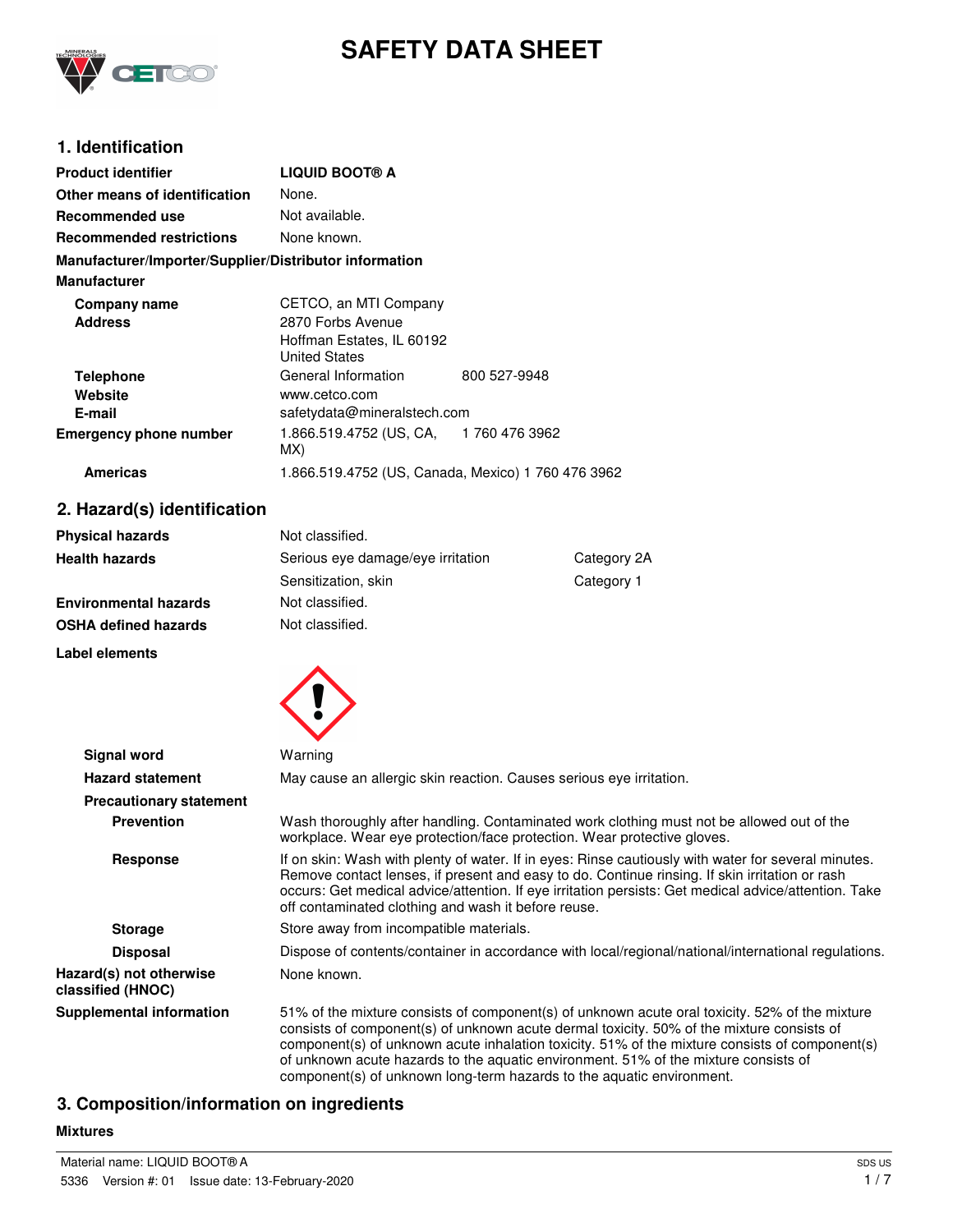| <b>Chemical name</b>                                                         | <b>Common name and synonyms</b>                                                                                                                                                                                                                                                                                                                                                                                                                                     | <b>CAS number</b> | $\%$      |
|------------------------------------------------------------------------------|---------------------------------------------------------------------------------------------------------------------------------------------------------------------------------------------------------------------------------------------------------------------------------------------------------------------------------------------------------------------------------------------------------------------------------------------------------------------|-------------------|-----------|
| <b>ASPHALT</b>                                                               | PETROLEUM ASPHALT                                                                                                                                                                                                                                                                                                                                                                                                                                                   | 8052-42-4         | $40 - 60$ |
| <b>WATER</b>                                                                 |                                                                                                                                                                                                                                                                                                                                                                                                                                                                     | 7732-18-5         | $30 - 50$ |
| POTASSIUM HYDROXIDE                                                          |                                                                                                                                                                                                                                                                                                                                                                                                                                                                     | 1310-58-3         | 1         |
| Resin acids and Rosin acids,<br>potassium salts                              |                                                                                                                                                                                                                                                                                                                                                                                                                                                                     | 61790-50-9        | 1         |
| Other components below reportable levels                                     |                                                                                                                                                                                                                                                                                                                                                                                                                                                                     |                   | $5 - 10$  |
| 4. First-aid measures                                                        |                                                                                                                                                                                                                                                                                                                                                                                                                                                                     |                   |           |
| <b>Inhalation</b>                                                            | Move to fresh air. Call a physician if symptoms develop or persist.                                                                                                                                                                                                                                                                                                                                                                                                 |                   |           |
| <b>Skin contact</b>                                                          | Remove contaminated clothing immediately and wash skin with soap and water. In case of<br>eczema or other skin disorders: Seek medical attention and take along these instructions.                                                                                                                                                                                                                                                                                 |                   |           |
| Eye contact                                                                  | Immediately flush eyes with plenty of water for at least 15 minutes. Remove contact lenses, if<br>present and easy to do. Continue rinsing. Get medical attention if irritation develops and persists.                                                                                                                                                                                                                                                              |                   |           |
| Ingestion                                                                    | Rinse mouth. Get medical attention if symptoms occur.                                                                                                                                                                                                                                                                                                                                                                                                               |                   |           |
| <b>Most important</b><br>symptoms/effects, acute and<br>delayed              | Severe eye irritation. Symptoms may include stinging, tearing, redness, swelling, and blurred<br>vision. May cause an allergic skin reaction. Dermatitis. Rash.                                                                                                                                                                                                                                                                                                     |                   |           |
| Indication of immediate<br>medical attention and special<br>treatment needed | Provide general supportive measures and treat symptomatically. Keep victim under observation.<br>Symptoms may be delayed.                                                                                                                                                                                                                                                                                                                                           |                   |           |
| <b>General information</b>                                                   | Ensure that medical personnel are aware of the material(s) involved, and take precautions to<br>protect themselves. Wash contaminated clothing before reuse.                                                                                                                                                                                                                                                                                                        |                   |           |
| 5. Fire-fighting measures                                                    |                                                                                                                                                                                                                                                                                                                                                                                                                                                                     |                   |           |
| Suitable extinguishing media                                                 | Foam. Dry powder. Carbon dioxide (CO2).                                                                                                                                                                                                                                                                                                                                                                                                                             |                   |           |
| Unsuitable extinguishing<br>media                                            | Do not use water jet as an extinguisher, as this will spread the fire.                                                                                                                                                                                                                                                                                                                                                                                              |                   |           |
| Specific hazards arising from<br>the chemical                                | During fire, gases hazardous to health may be formed.                                                                                                                                                                                                                                                                                                                                                                                                               |                   |           |
| Special protective equipment<br>and precautions for firefighters             | Self-contained breathing apparatus and full protective clothing must be worn in case of fire.                                                                                                                                                                                                                                                                                                                                                                       |                   |           |
| <b>Fire fighting</b><br>equipment/instructions                               | Move containers from fire area if you can do so without risk.                                                                                                                                                                                                                                                                                                                                                                                                       |                   |           |
| <b>Specific methods</b>                                                      | Use standard firefighting procedures and consider the hazards of other involved materials.                                                                                                                                                                                                                                                                                                                                                                          |                   |           |
| <b>General fire hazards</b>                                                  | No unusual fire or explosion hazards noted.                                                                                                                                                                                                                                                                                                                                                                                                                         |                   |           |
| 6. Accidental release measures                                               |                                                                                                                                                                                                                                                                                                                                                                                                                                                                     |                   |           |
| Personal precautions,<br>protective equipment and<br>emergency procedures    | Keep unnecessary personnel away. Keep people away from and upwind of spill/leak. Wear<br>appropriate protective equipment and clothing during clean-up. Avoid breathing mist/vapors. Do<br>not touch damaged containers or spilled material unless wearing appropriate protective clothing.<br>Ensure adequate ventilation. Local authorities should be advised if significant spillages cannot be<br>contained. For personal protection, see section 8 of the SDS. |                   |           |
| <b>Methods and materials for</b><br>containment and cleaning up              | Large Spills: Stop the flow of material, if this is without risk. Dike the spilled material, where this is<br>possible. Absorb in vermiculite, dry sand or earth and place into containers. Following product<br>recovery, flush area with water.                                                                                                                                                                                                                   |                   |           |
|                                                                              | Small Spills: Wipe up with absorbent material (e.g. cloth, fleece). Clean surface thoroughly to<br>remove residual contamination.                                                                                                                                                                                                                                                                                                                                   |                   |           |
|                                                                              | Never return spills to original containers for re-use. For waste disposal, see section 13 of the SDS.                                                                                                                                                                                                                                                                                                                                                               |                   |           |
| <b>Environmental precautions</b>                                             | Avoid discharge into drains, water courses or onto the ground.                                                                                                                                                                                                                                                                                                                                                                                                      |                   |           |
| 7. Handling and storage                                                      |                                                                                                                                                                                                                                                                                                                                                                                                                                                                     |                   |           |
| Precautions for safe handling                                                | Avoid breathing mist/vapors. Avoid contact with eyes, skin, and clothing. Avoid prolonged<br>exposure. Provide adequate ventilation. Wear appropriate personal protective equipment. Observe<br>good industrial hygiene practices.                                                                                                                                                                                                                                  |                   |           |
| Conditions for safe storage,<br>including any incompatibilities              | Store in tightly closed container. Keep out of the reach of children. Store away from incompatible<br>materials (see Section 10 of the SDS).                                                                                                                                                                                                                                                                                                                        |                   |           |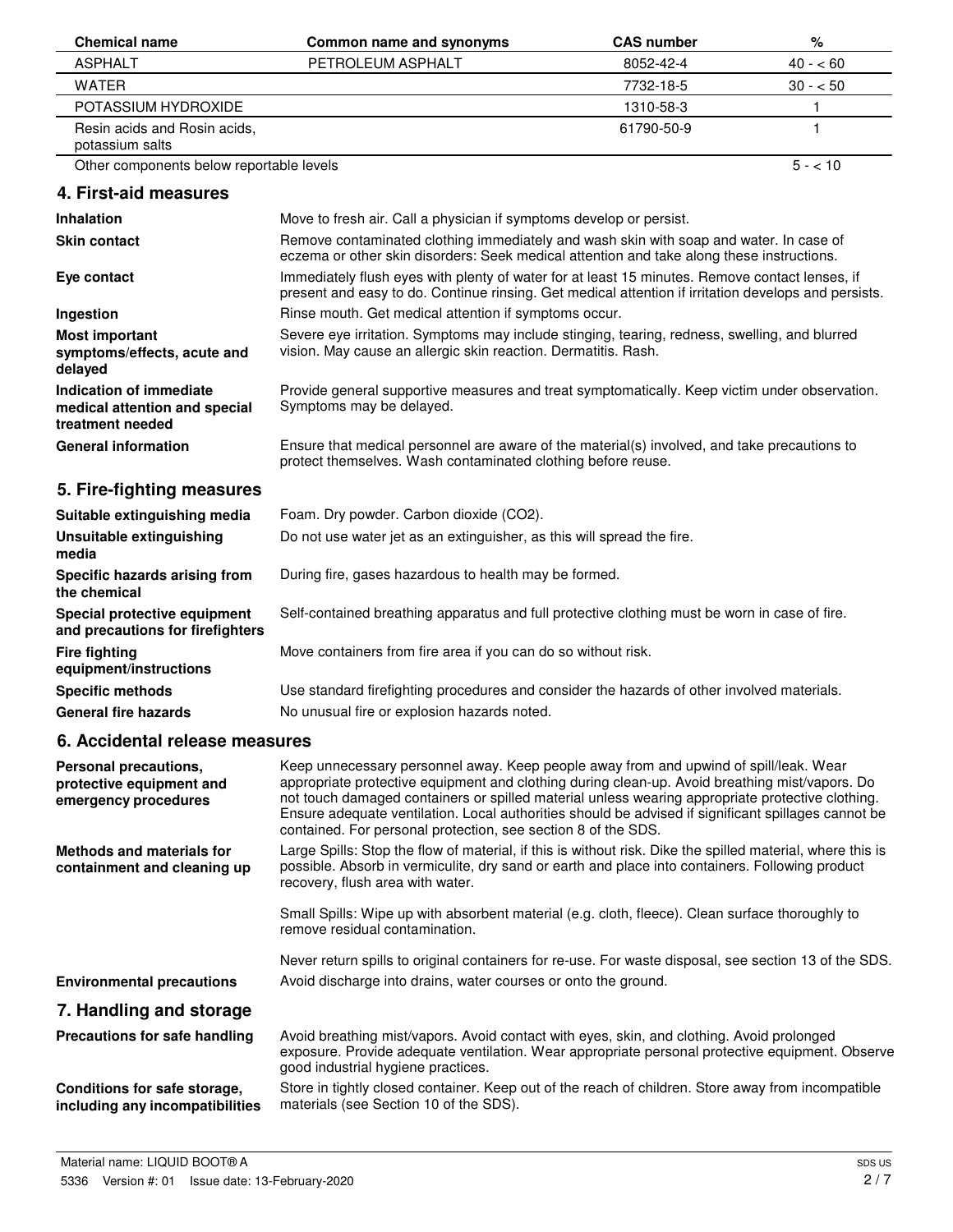# **8. Exposure controls/personal protection**

#### **Occupational exposure limits**

The following constituents are the only constituents of the product which have a PEL, TLV or other recommended exposure limit. At this time, the other constituents have no known exposure limits.

| <b>US. ACGIH Threshold Limit Values</b><br><b>Components</b>     | <b>Type</b>                                                                                                                                                                                                                                                                                                                                                                                 | Value              | Form            |
|------------------------------------------------------------------|---------------------------------------------------------------------------------------------------------------------------------------------------------------------------------------------------------------------------------------------------------------------------------------------------------------------------------------------------------------------------------------------|--------------------|-----------------|
| ASPHALT (CAS 8052-42-4)                                          | <b>TWA</b>                                                                                                                                                                                                                                                                                                                                                                                  | $0.5$ mg/m $3$     | Inhalable fume. |
| POTASSIUM HYDROXIDE<br>(CAS 1310-58-3)                           | Ceiling                                                                                                                                                                                                                                                                                                                                                                                     | $2 \text{ mg/m}$   |                 |
| US. NIOSH: Pocket Guide to Chemical Hazards<br><b>Components</b> | <b>Type</b>                                                                                                                                                                                                                                                                                                                                                                                 | Value              | Form            |
| ASPHALT (CAS 8052-42-4)                                          | Ceiling                                                                                                                                                                                                                                                                                                                                                                                     | $5 \text{ mg/m}$ 3 | Fume.           |
| POTASSIUM HYDROXIDE<br>(CAS 1310-58-3)                           | Ceiling                                                                                                                                                                                                                                                                                                                                                                                     | $2$ mg/m $3$       |                 |
| <b>Biological limit values</b>                                   | No biological exposure limits noted for the ingredient(s).                                                                                                                                                                                                                                                                                                                                  |                    |                 |
| Appropriate engineering<br>controls                              | Good general ventilation should be used. Ventilation rates should be matched to conditions. If<br>applicable, use process enclosures, local exhaust ventilation, or other engineering controls to<br>maintain airborne levels below recommended exposure limits. If exposure limits have not been<br>established, maintain airborne levels to an acceptable level. Provide eyewash station. |                    |                 |
|                                                                  | Individual protection measures, such as personal protective equipment                                                                                                                                                                                                                                                                                                                       |                    |                 |
| Eye/face protection                                              | Applicable for industrial settings only. Wear safety glasses with side shields (or goggles). Face<br>shield is recommended.                                                                                                                                                                                                                                                                 |                    |                 |
| <b>Skin protection</b>                                           |                                                                                                                                                                                                                                                                                                                                                                                             |                    |                 |
| <b>Hand protection</b>                                           | Applicable for industrial settings only. Wear appropriate chemical resistant gloves.                                                                                                                                                                                                                                                                                                        |                    |                 |
| Other                                                            | Applicable for industrial settings only. Wear appropriate chemical resistant clothing. Use of an<br>impervious apron is recommended.                                                                                                                                                                                                                                                        |                    |                 |
| <b>Respiratory protection</b>                                    | Applicable for industrial settings only. In case of insufficient ventilation, wear suitable respiratory<br>equipment.                                                                                                                                                                                                                                                                       |                    |                 |
| <b>Thermal hazards</b>                                           | Wear appropriate thermal protective clothing, when necessary.                                                                                                                                                                                                                                                                                                                               |                    |                 |
| <b>General hygiene</b><br>considerations                         | Always observe good personal hygiene measures, such as washing after handling the material<br>and before eating, drinking, and/or smoking. Routinely wash work clothing and protective<br>equipment to remove contaminants. Contaminated work clothing should not be allowed out of the<br>workplace.                                                                                       |                    |                 |

## **9. Physical and chemical properties**

| Appearance                                   |                               |
|----------------------------------------------|-------------------------------|
| <b>Physical state</b>                        | Liquid.                       |
| Form                                         | Liquid.                       |
| Color                                        | Not available.                |
| Odor                                         | Not available.                |
| Odor threshold                               | Not available.                |
| рH                                           | Not available.                |
| Melting point/freezing point                 | Not available.                |
| Initial boiling point and boiling<br>range   | 100 °F (37.78 °C) estimated   |
| <b>Flash point</b>                           | 212.0 °F (100.0 °C) estimated |
| <b>Evaporation rate</b>                      | Not available.                |
| Flammability (solid, gas)                    | Not applicable.               |
| Upper/lower flammability or explosive limits |                               |
| <b>Flammability limit - lower</b><br>(%)     | Not available.                |
| <b>Flammability limit - upper</b><br>(%)     | Not available.                |
| Explosive limit - lower (%)                  | Not available.                |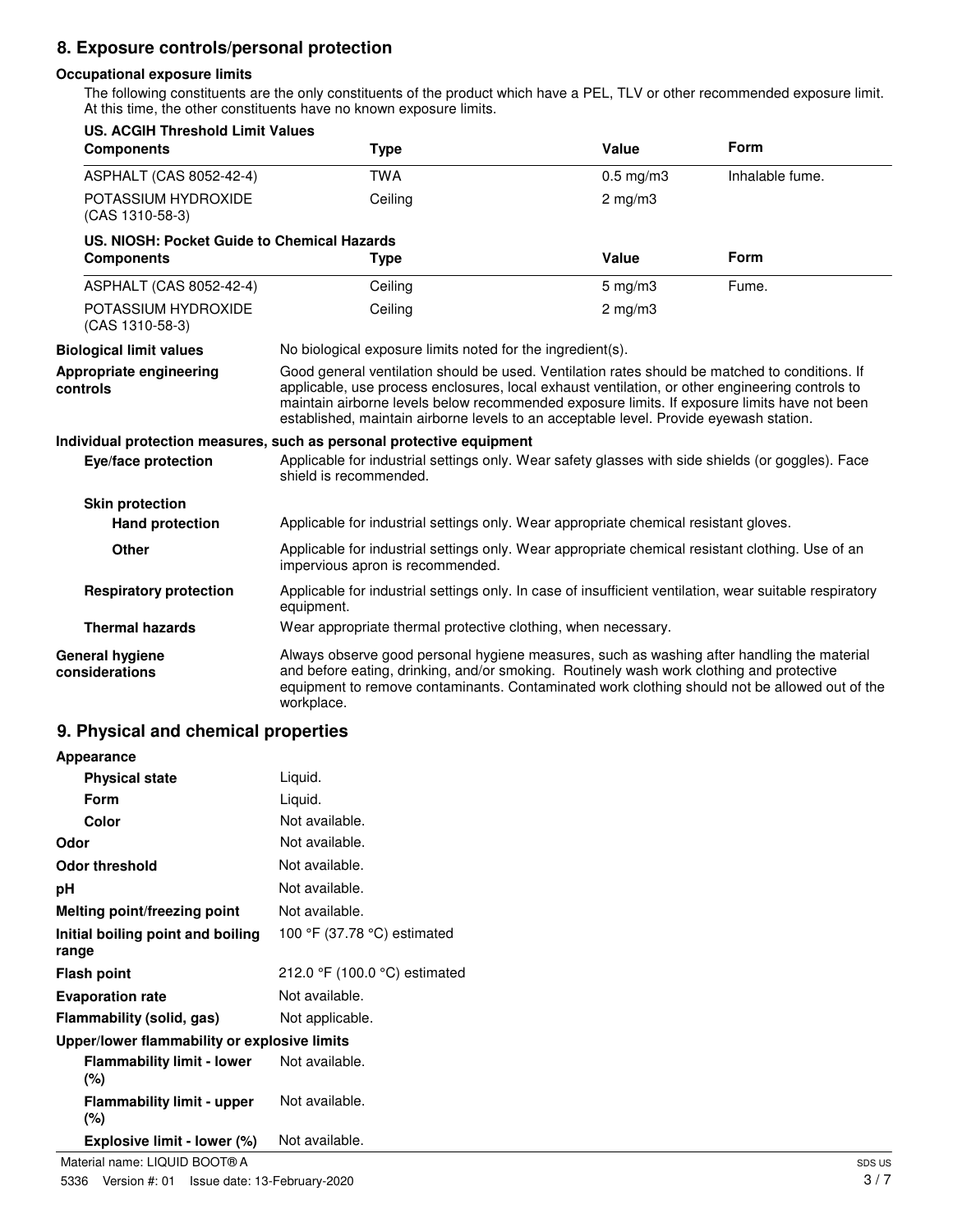| Explosive limit - upper (%)                       | Not available.             |
|---------------------------------------------------|----------------------------|
| Vapor pressure                                    | 0.00001 hPa estimated      |
| Vapor density                                     | Not available.             |
| <b>Relative density</b>                           | Not available.             |
| Solubility(ies)                                   |                            |
| Solubility (water)                                | Not available.             |
| <b>Partition coefficient</b><br>(n-octanol/water) | Not available.             |
| <b>Auto-ignition temperature</b>                  | 905 °F (485 °C) estimated  |
| <b>Decomposition temperature</b>                  | Not available.             |
| Viscosity                                         | Not available.             |
| <b>Other information</b>                          |                            |
| <b>Density</b>                                    | 1.02 g/cm3 estimated       |
| <b>Explosive properties</b>                       | Not explosive.             |
| <b>Flammability class</b>                         | Combustible IIIB estimated |
| <b>Oxidizing properties</b>                       | Not oxidizing.             |
| <b>Percent volatile</b>                           | 40 % estimated             |
| <b>Specific gravity</b>                           | 1.02 estimated             |

# **10. Stability and reactivity**

| Reactivity                                   | The product is stable and non-reactive under normal conditions of use, storage and transport. |
|----------------------------------------------|-----------------------------------------------------------------------------------------------|
| <b>Chemical stability</b>                    | Material is stable under normal conditions.                                                   |
| <b>Possibility of hazardous</b><br>reactions | No dangerous reaction known under conditions of normal use.                                   |
| <b>Conditions to avoid</b>                   | Contact with incompatible materials.                                                          |
| Incompatible materials                       | Strong oxidizing agents.                                                                      |
| <b>Hazardous decomposition</b><br>products   | No hazardous decomposition products are known.                                                |

# **11. Toxicological information**

### **Information on likely routes of exposure**

| <b>Inhalation</b>                                                                  | Prolonged inhalation may be harmful.                                                                                                                            |
|------------------------------------------------------------------------------------|-----------------------------------------------------------------------------------------------------------------------------------------------------------------|
| <b>Skin contact</b>                                                                | May cause an allergic skin reaction.                                                                                                                            |
| Eye contact                                                                        | Causes serious eye irritation.                                                                                                                                  |
| <b>Ingestion</b>                                                                   | Knowledge about health hazard is incomplete.                                                                                                                    |
| Symptoms related to the<br>physical, chemical and<br>toxicological characteristics | Severe eye irritation. Symptoms may include stinging, tearing, redness, swelling, and blurred<br>vision. May cause an allergic skin reaction. Dermatitis. Rash. |

## **Information on toxicological effects**

| <b>Acute toxicity</b>                | Not known.                                                                  |                                                                             |  |
|--------------------------------------|-----------------------------------------------------------------------------|-----------------------------------------------------------------------------|--|
| <b>Components</b>                    | <b>Species</b>                                                              | <b>Test Results</b>                                                         |  |
| POTASSIUM HYDROXIDE (CAS 1310-58-3)  |                                                                             |                                                                             |  |
| Acute                                |                                                                             |                                                                             |  |
| Oral                                 |                                                                             |                                                                             |  |
| LD50                                 | Rat                                                                         | $273 \text{ mg/kg}$                                                         |  |
| <b>Skin corrosion/irritation</b>     | Prolonged skin contact may cause temporary irritation.                      |                                                                             |  |
| Serious eve damage/eve<br>irritation | Causes serious eye irritation.                                              |                                                                             |  |
| Respiratory or skin sensitization    |                                                                             |                                                                             |  |
| <b>Respiratory sensitization</b>     | Due to partial or complete lack of data the classification is not possible. |                                                                             |  |
| <b>Skin sensitization</b>            | May cause an allergic skin reaction.                                        |                                                                             |  |
| Germ cell mutagenicity               |                                                                             | Due to partial or complete lack of data the classification is not possible. |  |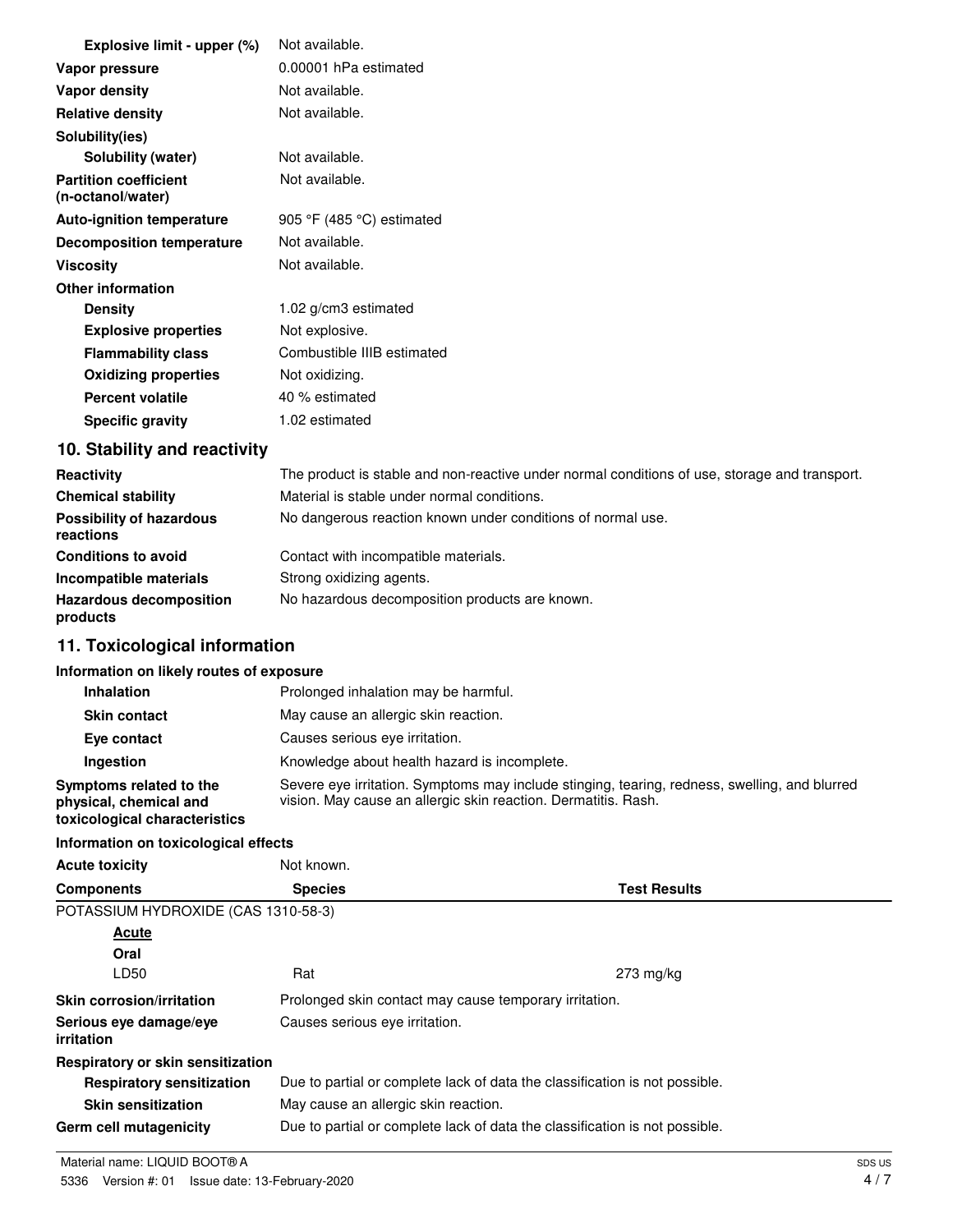| Carcinogenicity                                                                           |                                                                                                                                                                                                                  | Risk of cancer cannot be excluded with prolonged exposure.                   |                                                                                                                                                                                                          |
|-------------------------------------------------------------------------------------------|------------------------------------------------------------------------------------------------------------------------------------------------------------------------------------------------------------------|------------------------------------------------------------------------------|----------------------------------------------------------------------------------------------------------------------------------------------------------------------------------------------------------|
| IARC Monographs. Overall Evaluation of Carcinogenicity                                    |                                                                                                                                                                                                                  |                                                                              |                                                                                                                                                                                                          |
| ASPHALT (CAS 8052-42-4)<br>OSHA Specifically Regulated Substances (29 CFR 1910.1001-1053) |                                                                                                                                                                                                                  |                                                                              | 2B Possibly carcinogenic to humans.                                                                                                                                                                      |
| Not listed.<br>US. National Toxicology Program (NTP) Report on Carcinogens                |                                                                                                                                                                                                                  |                                                                              |                                                                                                                                                                                                          |
| Not listed.                                                                               |                                                                                                                                                                                                                  |                                                                              |                                                                                                                                                                                                          |
| <b>Reproductive toxicity</b>                                                              |                                                                                                                                                                                                                  | Due to partial or complete lack of data the classification is not possible.  |                                                                                                                                                                                                          |
| Specific target organ toxicity -<br>single exposure                                       |                                                                                                                                                                                                                  | Due to partial or complete lack of data the classification is not possible.  |                                                                                                                                                                                                          |
| Specific target organ toxicity -<br>repeated exposure                                     |                                                                                                                                                                                                                  | Due to partial or complete lack of data the classification is not possible.  |                                                                                                                                                                                                          |
| <b>Aspiration hazard</b>                                                                  |                                                                                                                                                                                                                  | Due to partial or complete lack of data the classification is not possible.  |                                                                                                                                                                                                          |
| <b>Chronic effects</b>                                                                    |                                                                                                                                                                                                                  |                                                                              | Prolonged inhalation may be harmful. Prolonged exposure may cause chronic effects.                                                                                                                       |
| 12. Ecological information                                                                |                                                                                                                                                                                                                  |                                                                              |                                                                                                                                                                                                          |
| <b>Ecotoxicity</b>                                                                        |                                                                                                                                                                                                                  |                                                                              | The product is not classified as environmentally hazardous. However, this does not exclude the<br>possibility that large or frequent spills can have a harmful or damaging effect on the environment.    |
| <b>Components</b>                                                                         |                                                                                                                                                                                                                  | <b>Species</b>                                                               | <b>Test Results</b>                                                                                                                                                                                      |
| POTASSIUM HYDROXIDE (CAS 1310-58-3)                                                       |                                                                                                                                                                                                                  |                                                                              |                                                                                                                                                                                                          |
| <b>Aquatic</b>                                                                            |                                                                                                                                                                                                                  |                                                                              |                                                                                                                                                                                                          |
| Fish                                                                                      | LC50                                                                                                                                                                                                             | Western mosquitofish (Gambusia affinis) 80 mg/l, 96 hours                    |                                                                                                                                                                                                          |
| Persistence and degradability                                                             |                                                                                                                                                                                                                  | No data is available on the degradability of any ingredients in the mixture. |                                                                                                                                                                                                          |
| <b>Bioaccumulative potential</b>                                                          | No data available.                                                                                                                                                                                               |                                                                              |                                                                                                                                                                                                          |
| <b>Mobility in soil</b>                                                                   | No data available.                                                                                                                                                                                               |                                                                              |                                                                                                                                                                                                          |
| Other adverse effects                                                                     |                                                                                                                                                                                                                  |                                                                              | No other adverse environmental effects (e.g. ozone depletion, photochemical ozone creation<br>potential, endocrine disruption, global warming potential) are expected from this component.               |
| 13. Disposal considerations                                                               |                                                                                                                                                                                                                  |                                                                              |                                                                                                                                                                                                          |
| <b>Disposal instructions</b>                                                              |                                                                                                                                                                                                                  | accordance with local/regional/national/international regulations.           | Collect and reclaim or dispose in sealed containers at licensed waste disposal site. Incinerate the<br>material under controlled conditions in an approved incinerator. Dispose of contents/container in |
| <b>Local disposal regulations</b>                                                         | Dispose in accordance with all applicable regulations.                                                                                                                                                           |                                                                              |                                                                                                                                                                                                          |
| Hazardous waste code                                                                      | disposal company.                                                                                                                                                                                                | D002: Waste Corrosive material [pH <= 2 or = > 12.5, or corrosive to steel]  | The waste code should be assigned in discussion between the user, the producer and the waste                                                                                                             |
| Waste from residues / unused<br>products                                                  | Disposal instructions).                                                                                                                                                                                          |                                                                              | Dispose of in accordance with local regulations. Empty containers or liners may retain some<br>product residues. This material and its container must be disposed of in a safe manner (see:              |
| <b>Contaminated packaging</b>                                                             | Since emptied containers may retain product residue, follow label warnings even after container is<br>emptied. Empty containers should be taken to an approved waste handling site for recycling or<br>disposal. |                                                                              |                                                                                                                                                                                                          |
| 14. Transport information                                                                 |                                                                                                                                                                                                                  |                                                                              |                                                                                                                                                                                                          |
| <b>DOT</b><br>Not regulated as dangerous goods.                                           |                                                                                                                                                                                                                  |                                                                              |                                                                                                                                                                                                          |
| <b>IATA</b>                                                                               |                                                                                                                                                                                                                  |                                                                              |                                                                                                                                                                                                          |

Not regulated as dangerous goods.

### **IMDG**

Not regulated as dangerous goods.

## **Transport in bulk according to** Not established. **Annex II of MARPOL 73/78 and**

**the IBC Code**

# **15. Regulatory information**

### **US federal regulations**

This product is a "Hazardous Chemical" as defined by the OSHA Hazard Communication Standard, 29 CFR 1910.1200.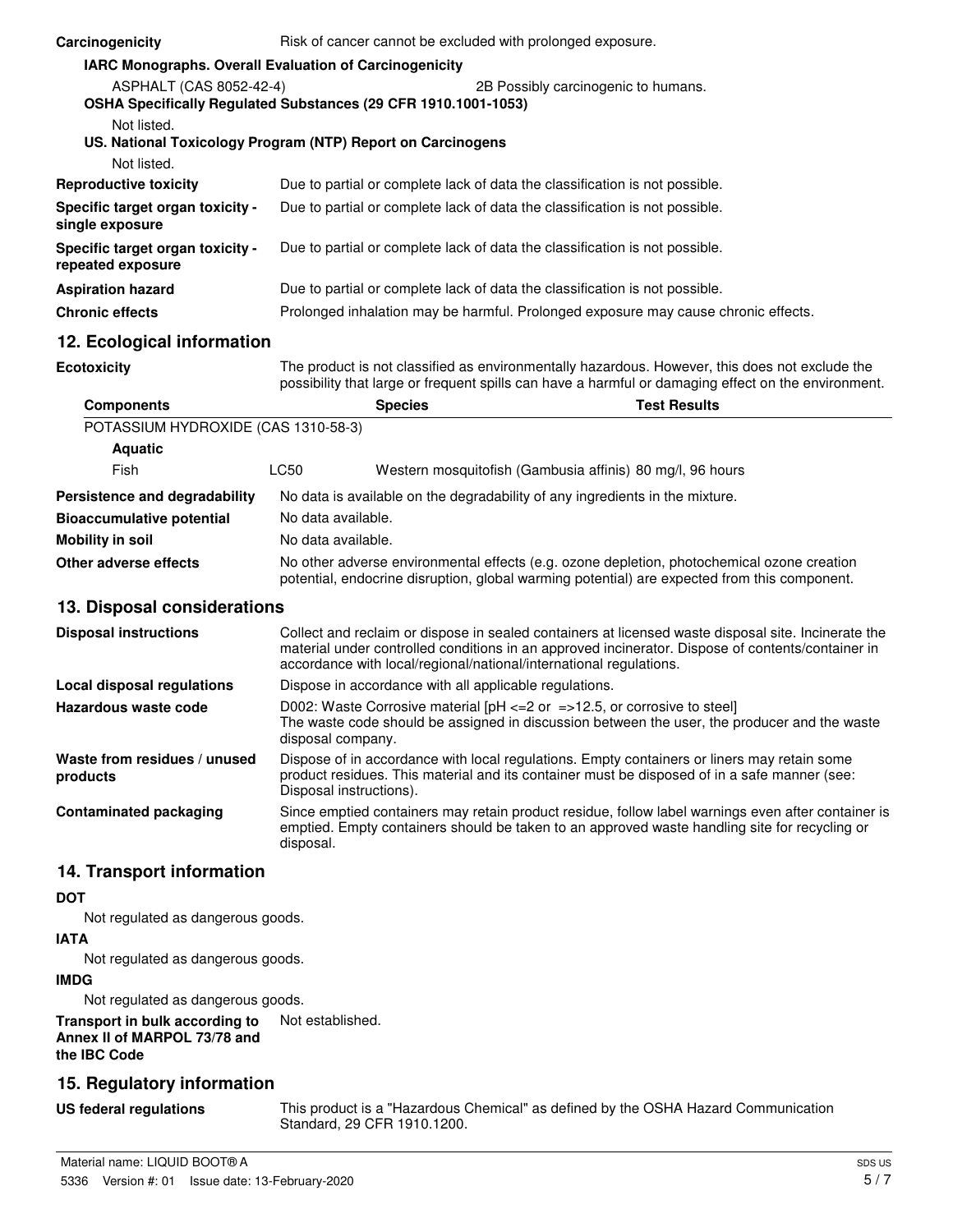| <b>Toxic Substances Control Act (TSCA)</b>                                                                              |                                                                     |                                                                                                                                                                   |                        |
|-------------------------------------------------------------------------------------------------------------------------|---------------------------------------------------------------------|-------------------------------------------------------------------------------------------------------------------------------------------------------------------|------------------------|
|                                                                                                                         | TSCA Section 12(b) Export Notification (40 CFR 707, Subpt. D)       |                                                                                                                                                                   |                        |
| Not regulated.                                                                                                          |                                                                     |                                                                                                                                                                   |                        |
| <b>CERCLA Hazardous Substance List (40 CFR 302.4)</b>                                                                   |                                                                     |                                                                                                                                                                   |                        |
| <b>ASPHALT (CAS 8052-42-4)</b><br>POTASSIUM HYDROXIDE (CAS 1310-58-3)<br><b>SARA 304 Emergency release notification</b> |                                                                     | Listed.<br>Listed.                                                                                                                                                |                        |
| Not regulated.<br>OSHA Specifically Regulated Substances (29 CFR 1910.1001-1053)                                        |                                                                     |                                                                                                                                                                   |                        |
| Not listed.                                                                                                             |                                                                     |                                                                                                                                                                   |                        |
| Superfund Amendments and Reauthorization Act of 1986 (SARA)<br><b>SARA 302 Extremely hazardous substance</b>            |                                                                     |                                                                                                                                                                   |                        |
| Not listed.                                                                                                             |                                                                     |                                                                                                                                                                   |                        |
| SARA 311/312 Hazardous<br>chemical                                                                                      | No (Exempt)                                                         |                                                                                                                                                                   |                        |
| SARA 313 (TRI reporting)<br>Not regulated.                                                                              |                                                                     |                                                                                                                                                                   |                        |
| Other federal regulations                                                                                               |                                                                     |                                                                                                                                                                   |                        |
| Clean Air Act (CAA) Section 112 Hazardous Air Pollutants (HAPs) List                                                    |                                                                     |                                                                                                                                                                   |                        |
| Not regulated.                                                                                                          |                                                                     | Clean Air Act (CAA) Section 112(r) Accidental Release Prevention (40 CFR 68.130)                                                                                  |                        |
| Not regulated.                                                                                                          |                                                                     |                                                                                                                                                                   |                        |
| <b>Safe Drinking Water Act</b><br>(SDWA)                                                                                | Not regulated.                                                      |                                                                                                                                                                   |                        |
| US state regulations                                                                                                    |                                                                     |                                                                                                                                                                   |                        |
| <b>California Proposition 65</b>                                                                                        |                                                                     |                                                                                                                                                                   |                        |
|                                                                                                                         |                                                                     | WARNING: This product can expose you to ASPHALT, which is known to the State of California to cause<br>cancer. For more information go to www.P65Warnings.ca.gov. |                        |
|                                                                                                                         | California Proposition 65 - CRT: Listed date/Carcinogenic substance |                                                                                                                                                                   |                        |
| ASPHALT (CAS 8052-42-4)<br>$subd.$ $(a))$                                                                               |                                                                     | Listed: January 1, 1990<br>US. California. Candidate Chemicals List. Safer Consumer Products Regulations (Cal. Code Regs, tit. 22, 69502.3,                       |                        |
| ASPHALT (CAS 8052-42-4)                                                                                                 |                                                                     |                                                                                                                                                                   |                        |
| <b>International Inventories</b>                                                                                        |                                                                     |                                                                                                                                                                   |                        |
| Country(s) or region                                                                                                    | <b>Inventory name</b>                                               |                                                                                                                                                                   | On inventory (yes/no)* |
| Australia                                                                                                               |                                                                     | Australian Inventory of Chemical Substances (AICS)                                                                                                                | Yes                    |
| Canada                                                                                                                  | Domestic Substances List (DSL)                                      |                                                                                                                                                                   | Yes                    |
| Canada                                                                                                                  | Non-Domestic Substances List (NDSL)                                 |                                                                                                                                                                   | No                     |
| China                                                                                                                   |                                                                     | Inventory of Existing Chemical Substances in China (IECSC)                                                                                                        | Yes                    |
| Europe                                                                                                                  | Substances (EINECS)                                                 | European Inventory of Existing Commercial Chemical                                                                                                                | Yes                    |
| Europe                                                                                                                  |                                                                     | European List of Notified Chemical Substances (ELINCS)                                                                                                            | No                     |
| Japan                                                                                                                   |                                                                     | Inventory of Existing and New Chemical Substances (ENCS)                                                                                                          | Yes                    |
| Korea                                                                                                                   | Existing Chemicals List (ECL)                                       |                                                                                                                                                                   | Yes                    |
| New Zealand                                                                                                             | New Zealand Inventory                                               |                                                                                                                                                                   | Yes                    |
| Philippines                                                                                                             | (PICCS)                                                             | Philippine Inventory of Chemicals and Chemical Substances                                                                                                         | Yes                    |
| Taiwan                                                                                                                  | Taiwan Chemical Substance Inventory (TCSI)                          |                                                                                                                                                                   | Yes                    |
| United States & Puerto Rico                                                                                             | Toxic Substances Control Act (TSCA) Inventory                       |                                                                                                                                                                   | Yes                    |

\*A "Yes" indicates that all components of this product comply with the inventory requirements administered by the governing country(s)

A "No" indicates that one or more components of the product are not listed or exempt from listing on the inventory administered by the governing country(s).